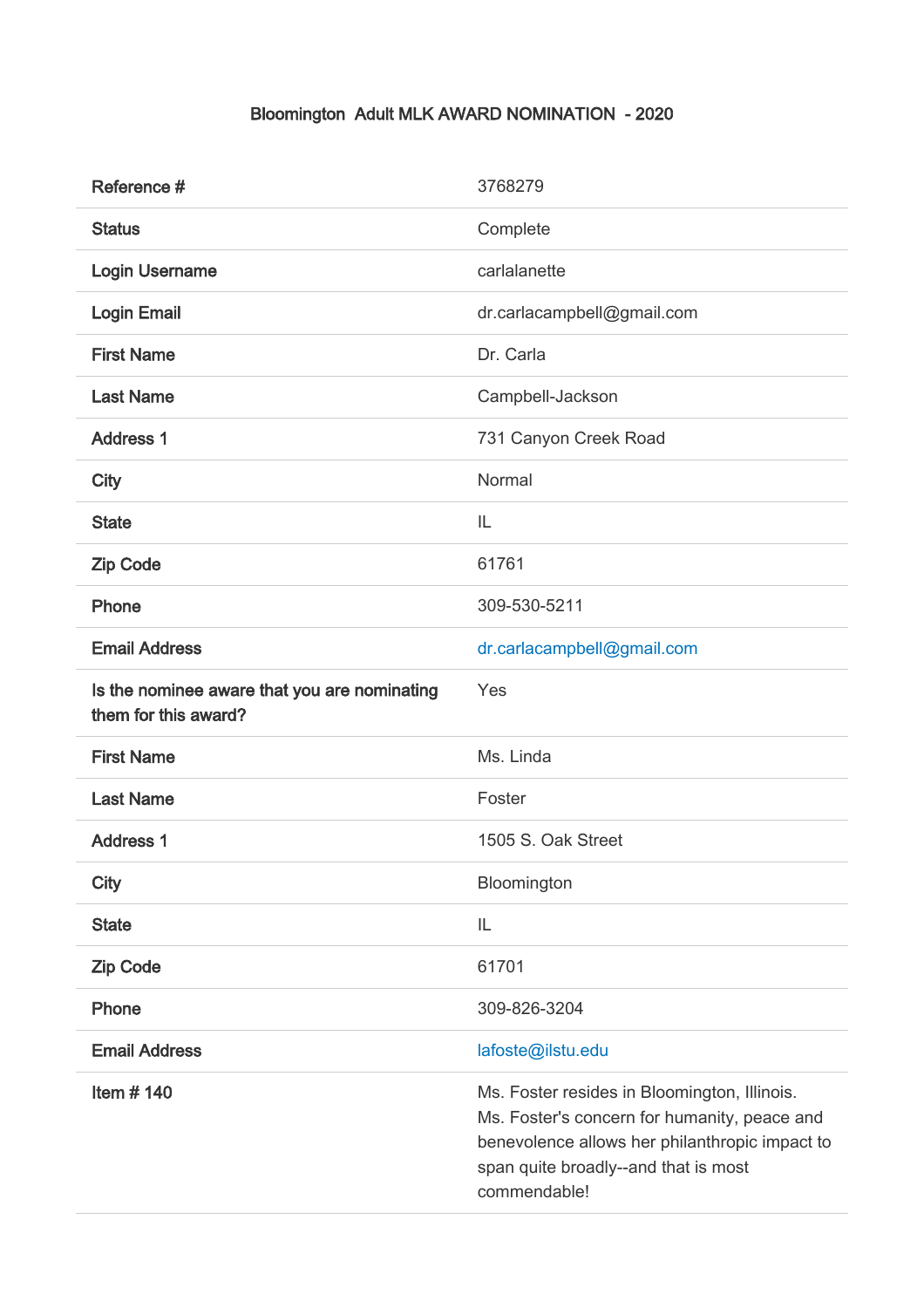1. What are your reasons for nominating this individual?

"THERE IS A DESTINY THAT MAKES US **BROTHERS** NONE GOES HIS WAY ALONE. ALL THAT WE SEND INTO THE LIVES OF OTHERS, COMES BACK INTO OUR OWN!"

Greetings! I have a plethora of reasons for nominating MS. LINDA FOSTER for this most highly regarded award.

First and foremost, she completely embodies the spirit of justice, equality and truth--as did the beloved Dr. Martin Luther King, Jr. MS. LINDA FOSTER is often working late into the evenings and during the weekends and holidays to remain a voice for the voiceless and to assist the disenfranchised and the ostracized. She believes that a "justice anywhere is an injustice everywhere." As such, she creates coalitions to advance the goodness and fairness in the Bloomington-Normal community. Her peaceful approach towards "righting wrongs" is most admirable and is reminiscent of Dr. King's philosophy toward equality.

Second, MS. LINDA FOSTER demonstrates a sincere and heartfelt commitment to fostering collaboration and mutual respect among people of various religious, racial, ethnic and socio-economic backgrounds. MS. LINDA FOSTER is well respected throughout the Bloomington-Normal community and she has worked tirelessly for OVER 30 YEARS in this community. She has solid relationships with members of all races and she develops bridges to make certain everyone can "cross over" together, while working on community related disparities. The community has come to depend on MS. LINDA FOSTER as a true servant leader.

Finally, MS. LINDA FOSTER believes in the importance of "paying it forward." She pays it forward by inspiring others to aim for greatness and by refusing to allow society to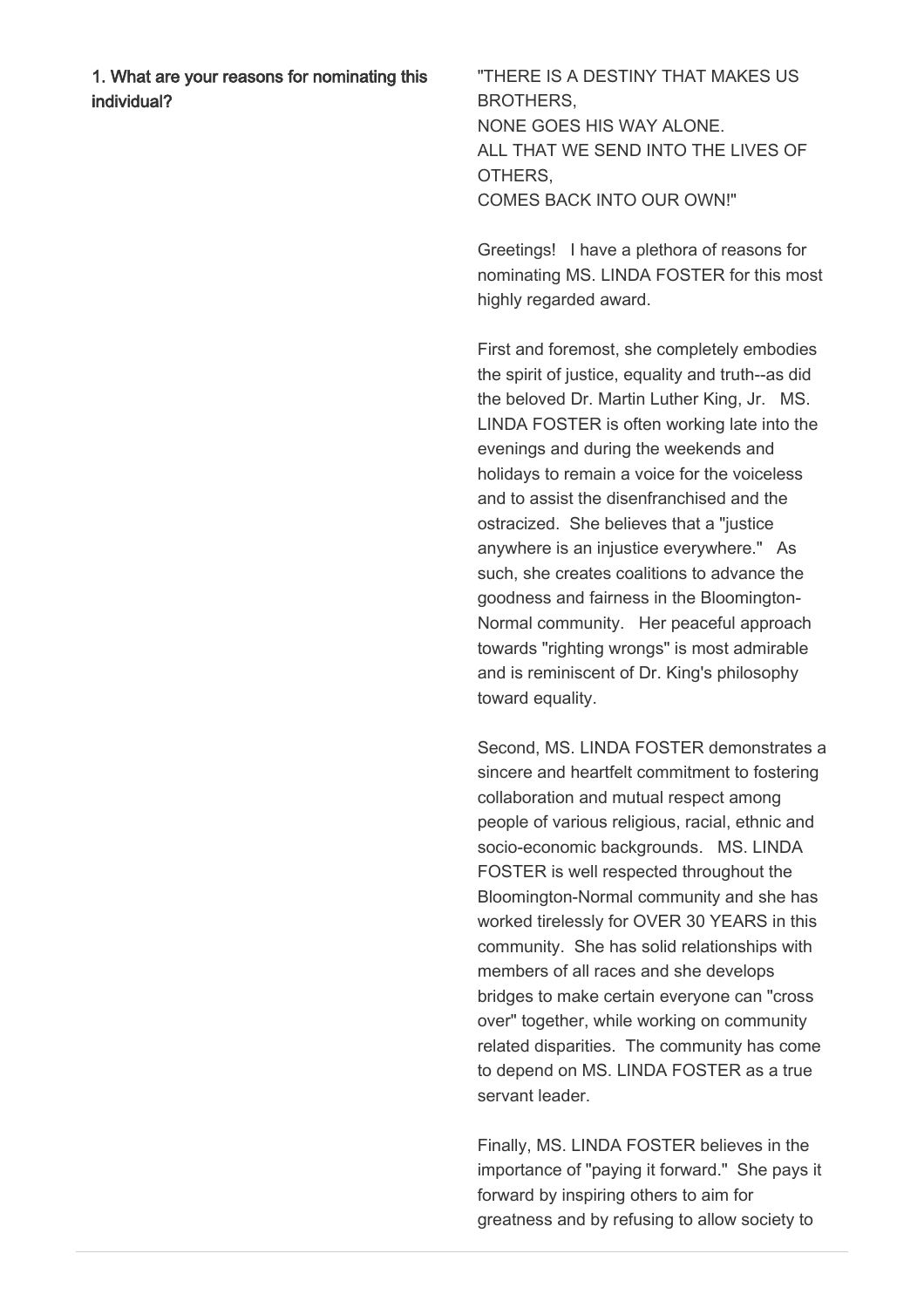dictate one's potential and capabilities. She has assisted hundreds of families from the Bloomington-Normal community by serving as their voice and by assisting the voiceless with overcoming obstacles and access to reasonable services.

As I respond to the balance of the inquiries, I am hopeful it is crystal clear that MS. LINDA FOSTER is more than deserving of this very special award! I proudly recommend MS. LINDA FOSTER's selection with the highest praise and commendation!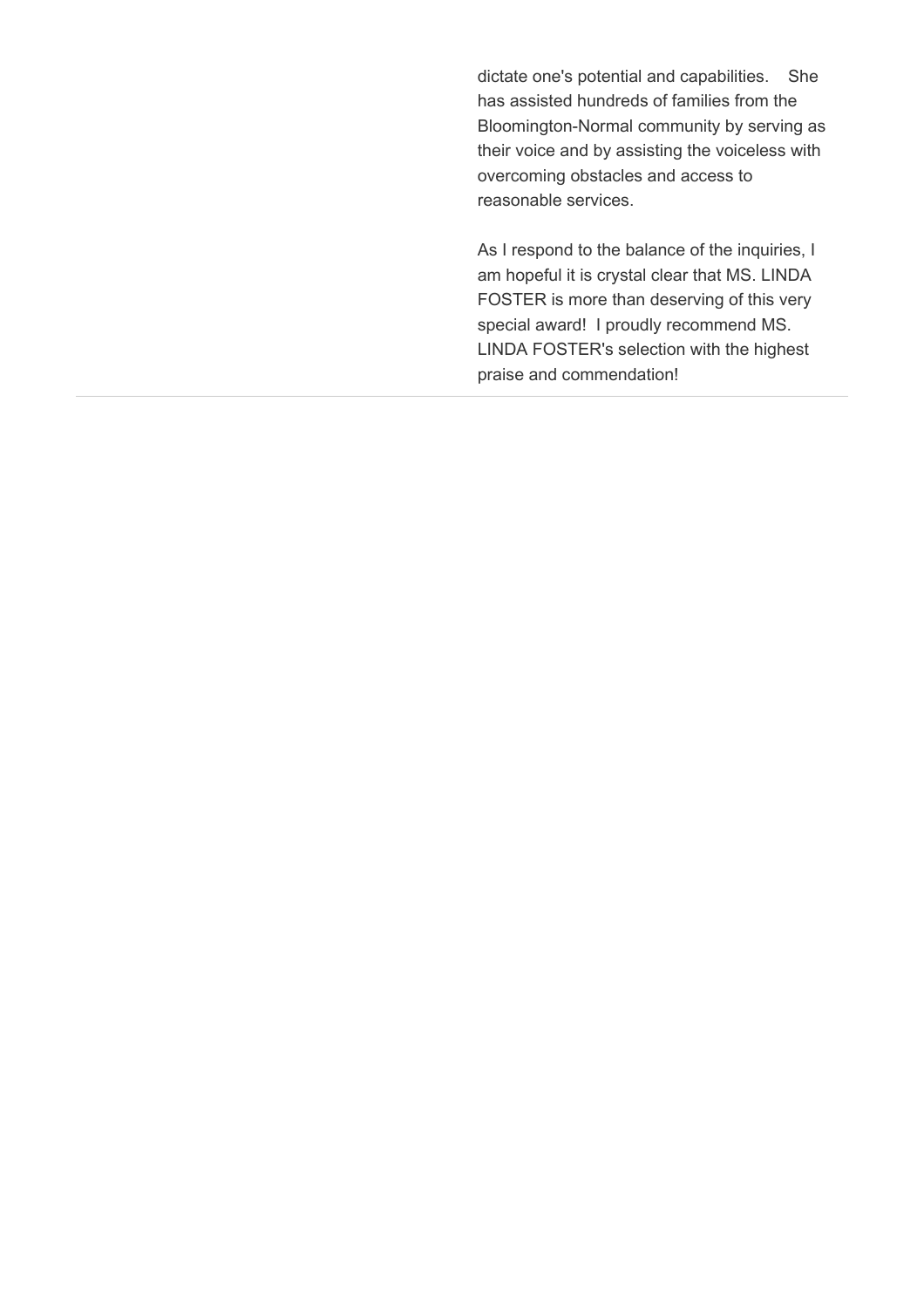2. How has the nominee demonstrated commitment to improving cooperation and fostering mutual respect among people of different racial, ethnic, religion and other backgrounds

MS. LINDA FOSTER demonstrates a sincere and heartfelt commitment to fostering collaboration and mutual respect among people of various religious, racial, ethnic and socio-economic backgrounds. On a daily basis, she meets with community leaders, advocates and organizers to build meaningful relationships, while focusing on improved cooperation and collaboration. MS. LINDA FOSTER recognizes the beauty in bringing different people together in an effort to make the best, most wholesome decision for the greater good. She values individual opinions and perspectives and she passionately demonstrate respect and dignity when interacting with others. MS. LINDA FOSTER efforts are apparent in the following (non-all inclusive list of collaborative opportunities):

-President of the Bloomington-Normal NAACP Branch.

-Chairperson of Mount Pisgah Baptist's Trustee Board.

-Chair of the Family Community Resource Center (FCRC) Board (a faith-based non-forprofit organization that provides advocacy, outreach, support and education to disadvantaged families).

-Past Chair of the Minority and Police Partnership (MAPP) (an organization which promotes better relations between minority citizens and the law enforcement communities. This partnership encourages positive minority and law enforcement interactions. This organization was the first of its kind and has served as a model for other communities throughout the country).

-Past Advisor for the NAACP Student Chapter at Illinois State University.

-Graduate of McLean County Chamber of Commerce Leadership Program.

-Past Worthy Matron of Even Chapter #21- Order of the Eastern Stars.

-Past Board Member of the Red Cross.

-Certified Election Judge.

-Past Advisor to NOIR (an ISU Dance Troupe).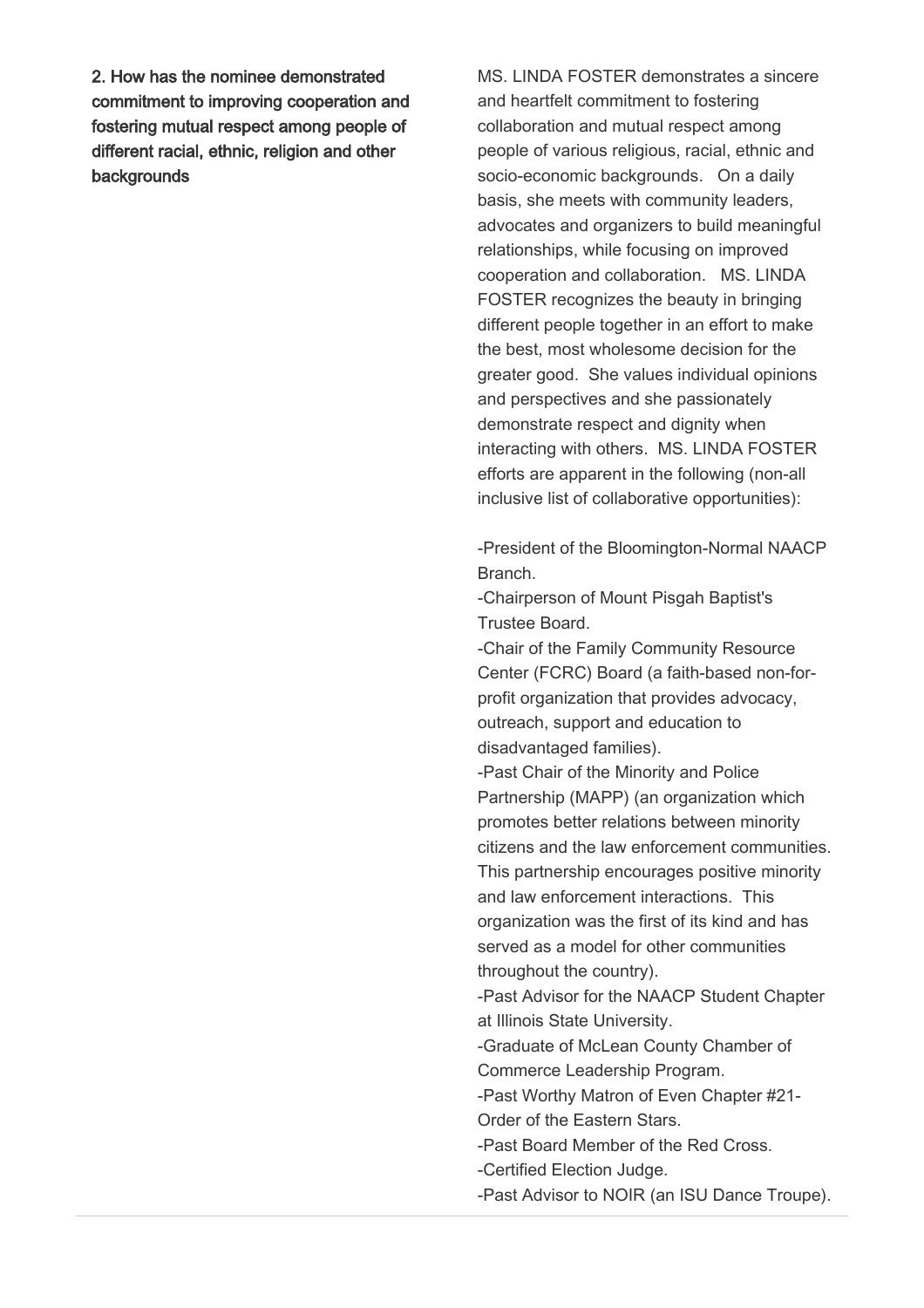3. How has nominee's efforts addressed discrimination, prejudice and the effects of past discrimination?

MS. LINDA FOSTER's efforts have courageously addressed discrimination, prejudice and the effects of past discrimination by remaining a beacon of light and by addressing issues directly, in a peacefully and concerted manner. MS. LINDA FOSTER has created a "Complaint Log" for all discrimination and prejudice issues that have been presented to her. This log allows MS. LINDA FOSTER to carefully gather the specific details, to meet with the involved stakeholders and to then work on an amicable resolution. The Complaint Log serves as a reminder of the many issues that continue in our community, and it also allow MS. LINDA FOSTER to hold herself personally accountable for making certain the discrimination concerns are vetted and handled to a conclusion.

MS. LINDA FOSTER proudly works with the local and State-level of the NAACP by eradicating all elements of racism and discrimination through forums, meetings and education. She advocates for diversity and inclusion training to make certain all entities (schools, churches, law enforcement, housing, etc) are aware of implicit and explicit biases.

MS. LINDA FOSTER's efforts are paying huge dividends, as the partnerships that she has built allows for proactive handling and involvement, as opposed to reactionary measures. Organizations and schools with concerns and issues are contacting MS. LINDA FOSTER directly, as they realize she is a stronghold in the community and is wellrespected as a leader committed to actionoriented behaviors, all for the betterment of our beloved community!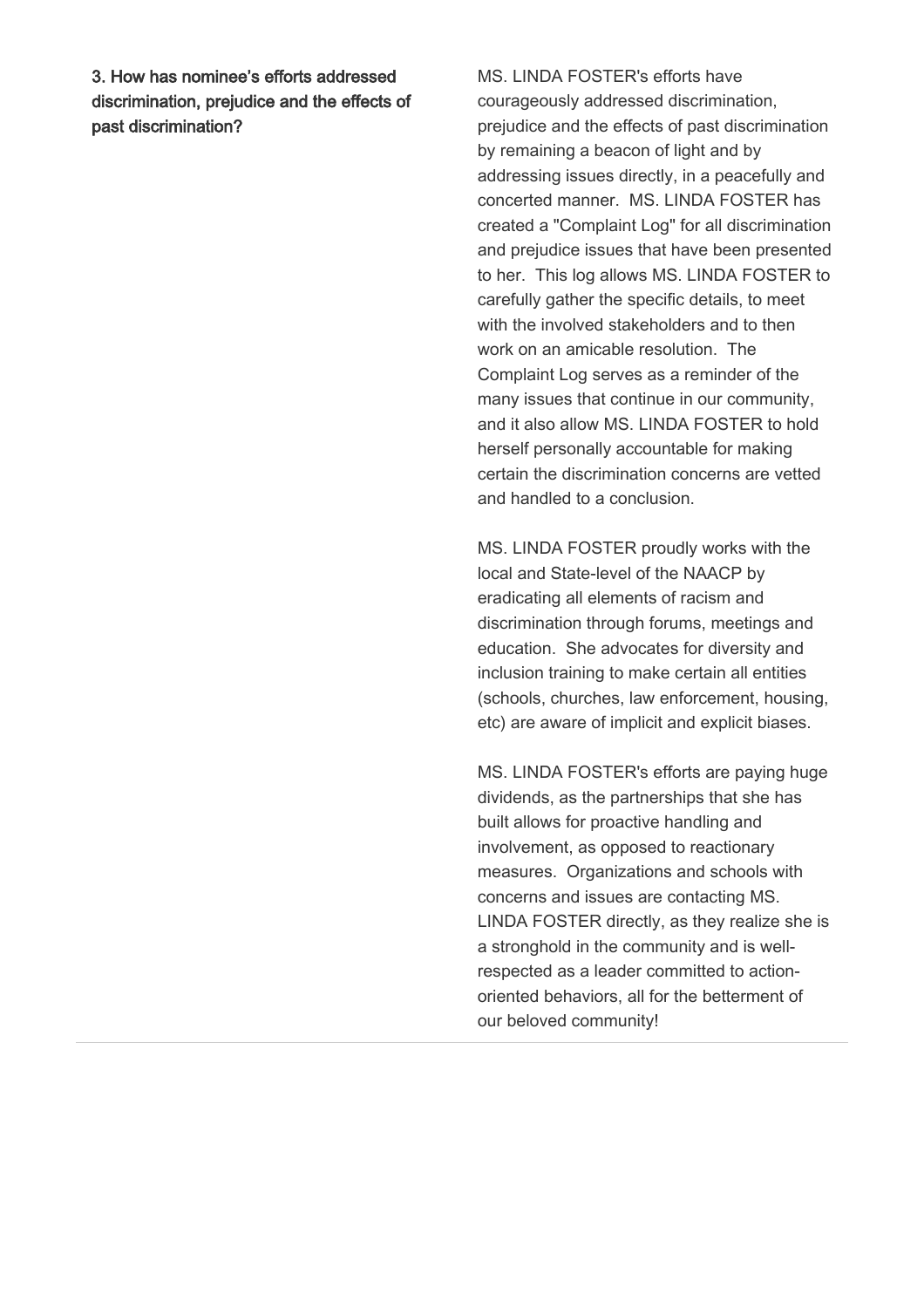4. What recognition has the nominee received for his/her service to others?

MS. LINDA FOSTER is a servant leader, and as such, she does not necessarily seek out recognition for her fine works. She enjoys making a positive difference in the lives of others without receiving accolades. Nonetheless, many have recognized her great works in the community through the following acknowledgments:

-Commendation from the Chief of Police, who stated, "It is a distinct honor and genuine pleasure to author a letter of recommendation for Ms. Foster. She is an extremely dedicated, consummate and enthusiastic professional. She has a firm grasp and understanding of interpersonal communication and human relation skills and is a professional leader in every sense of the word.

-Overwhelmingly elected as the Bloomington-Normal NAACP President.

-Selected for the Connect Transit Advisory **Committee** 

-Selected as a Board Member for the Mid-Illini Credit Union

-Leadership McLean County Graduate

-Earned her MSW from Illinois State University

-Retired as an Administrator from Illinois State **University** 

MS. LINDA FOSTER's excellence is transcended through her work as a servant leader. She is a consistent supporter and she desires to remain actively engaged in the betterment of lives--with or without public recognition. And this, is the true definition of selfless leadership! MS. LINDA FOSTER's commitment with the city's most prominent organizations clearly demonstrates her commitment to the creation of a diverse and culturally inclusive community. MS. LINDA FOSTER is the "REAL McCoy" and certainly